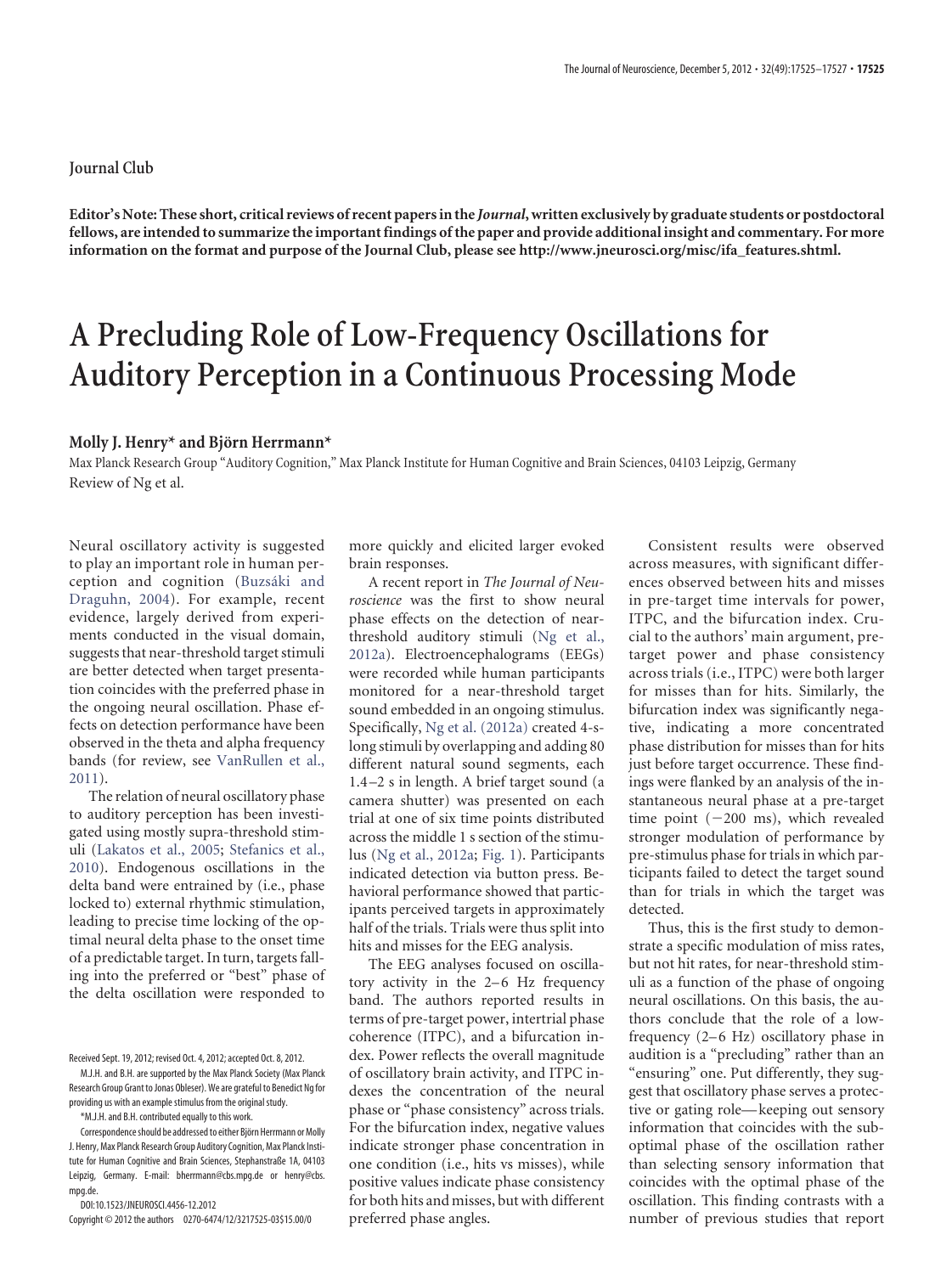

<span id="page-1-0"></span>Figure 1.\_Waveform (top), amplitude envelope (red line), and spectrum (bottom) are shown separately for an example stimulus from the original study (left, courtesy of Benedict Ng), and also a spoken German sentence for comparison (right, "Der Minister hat während der Sitzung in der Hauptstadt den Sprecher getroffen und das Ergebnis berichtet."). In contrast to the temporal regularity contained in the sentence material, the example stimulus possesses no temporal regularity by which neural oscillations could be entrained. (a.u., arbitrary units).

both a "best" and a "worst" phase within the cycle of a low-frequency oscillation [\(Lakatos et al., 2005;](#page-2-2) [Mathewson et al.,](#page-2-5) [2009\)](#page-2-5).

We suggest that the reason for this discrepancy is the likely use of a continuous (rather than rhythmic) processing mode by listeners in the study of [Ng et al. \(2012a\).](#page-2-4) The authors examined brain responses in the 2–6 Hz frequency range because ITPC in low frequency bands (<8 Hz) was reported to be greater than in higher frequency bands ( $>8$  Hz; see Ng et al., 2012a, their Fig. 2*A*). In particular, this increased ITPC was interpreted as evidence of neural entrainment. In the context of the brain–environment relation, entrainment involves coupling of ongoing neural oscillations to rhythmic (i.e., oscillatory) external stimulation such that the two systems have, on average, equivalent periods and their phase relationship is stable. By this definition, both oscillatory systems must possess temporal regularity [\(Roenneberg et al., 2005\)](#page-2-6). Even by a more loose definition of entrainment as involving a neural response that tracks a quasiperiodic signal suchas speechover time[\(Peelle](#page-2-7) and Davis, 2012), the signal must possess some modulation by which the brain can be entrained.

In contrast, stimuli presented in the study by [Ng et al. \(2012a\)](#page-2-4) lacked temporal regularity and thus could not entrain ongoing neural oscillations. [Figure 1](#page-1-0) depicts a representative example stimulus from the study and shows that, in contrast to the spoken sentence shown for comparison purposes, any low frequency temporal regularity contained in the original sound

segments was lost as a result of overlapping and adding 80 sound tokens. In this regard, it is important to note that the reported ITPC data suggesting entrained neural responses (Ng et al., 2012a, their Fig. 2*A*) were taken from a previous study by the same group [\(Ng et al., 2012b\)](#page-2-8) that critically involved a different stimulus in which temporal structure might have supported neural phase locking. In the current study, however, there is insufficient evidence to conclude that the stimulation elicited consistent brain responses that could be taken as entrained.

We therefore suggest that the absence of any "ensuring" effect of alow-frequency oscillatory phase might lie directly in the failure of the stimulation to entrain ongoing brain oscillations. This point is critical in light of the recently proposed distinction between "rhythmic" versus "continuous" processing modes [\(Schroeder and Lakatos, 2009\)](#page-2-9). Stimuli containing temporal regularities at different time scales are preferably processed in a "rhythmic" mode. This mode supports predictions about the time of occurrence of an upcoming (and possibly important) event. An advantageous and energy-efficient consequence of entrainment to a temporally predictable sequence is that the high-excitability phase of the entrained oscillation aligns with event onsets, making them more likely to elicit a neural response. This corresponds to a "best" neural phase in which detection performance is relatively high. The low-excitability phase, on the other hand, coincides with times at which important events are not expected. This corresponds to a "worst," or in the terms of Ng et al. (2012a), "precluding" phase.

As opposed to the rhythmic processing mode, listeners are likely to enter a continuous processing mode when stimuli are temporally unstructured as in [Ng et al., 2012a.](#page-2-4) During continuous processing, low-frequency modulations are suppressed and long periods of low excitability are minimized [\(Schroeder and Lakatos, 2009\)](#page-2-9). That is, the low-frequency oscillation spends relatively more time in the high-excitability phase—since the onset time of a future stimulus is unpredictable, it is advantageous to be ready at all times. Thus, a "best" phase for target detection is not necessarily expected. However, a "worst" (i.e., "precluding") phase for detection is likely to be observed during inevitable lapses in the maintenance of high excitability. We suggest that it is exactly these lapses into the low-excitability phase of the low-frequency oscillation that [Ng et al. \(2012a\)](#page-2-4) observed and that correspond to the peak in the distribution of misses.

In conclusion, our interpretation of the data of Ng and colleagues is not at all inconsistent with the existence of both an optimal (excitatory) and a suboptimal (inhibitory) phase of low-frequency oscillations—that is, an "ensuring" and a "precluding" role for low-frequency oscillatory phase. However, we suggest that the temporally unstructured stimulation likely pushed listeners into a continuous processing mode in an effort to reduce the number of targets falling into the "precluding" phase of the oscillation. The result is the observation of a phase angle in which